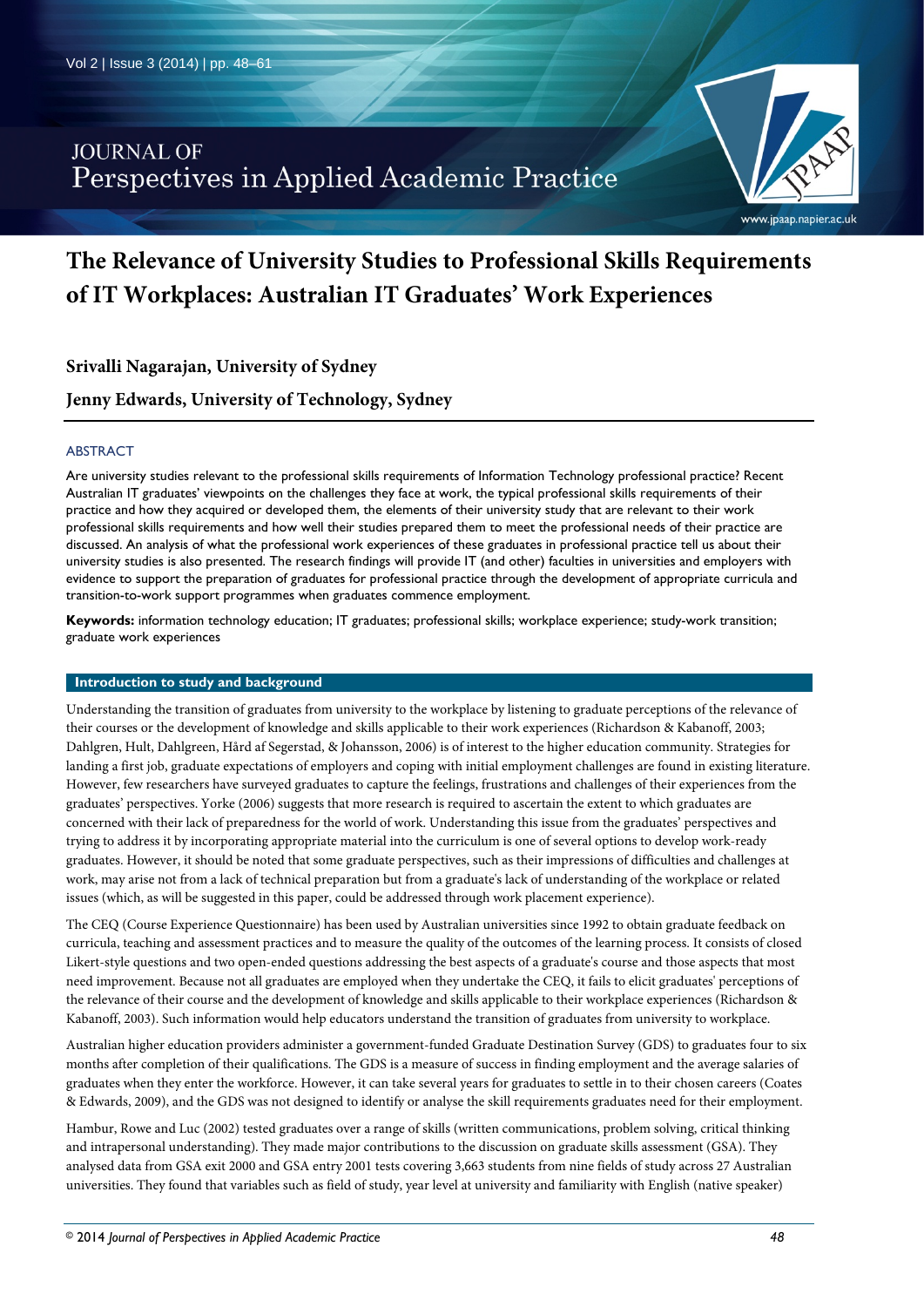appear to be related to performance on all GSA dimensions. Several institution/discipline-specific data collections aimed at understanding graduate experiences and destinations have also been carried out in Australia (Vignaendra, 1998; James, 2001; Booth & Runge, 2005; Goyal & Weiler, 2006). The majority focused solely on the transition of students from study to employment.

Global research in following graduates after graduation includes Finnie (2000, 2004); Rogers and Mentkowski (2004); Bradburn, Nevill and Cataldi (2006); Purcell, Elias, Davies and Wilton (2005a, 2005b); Futureskills Scotland (2006); Teichler (2007); Allen and van der Velden (2008); Little (2008) and Schomburg and Teichler (2006). The research which took place variously at two, four, five and 10 years after graduation showed mixed responses as to how satisfied graduates were with the relevance to work of their Bachelors degrees. In some studies, statistical information was gathered such as the number of graduates in full-time and part-time employment, the relationship between their field of study and area of employment, etc. In most, the transition experiences of graduates from study to work were studied and, in a few cases, the skill requirements for work – that is, what graduates actually do at work.

Wood and Petocz (2003) suggest that to assist in the development of teaching and learning appropriate to workplace skills, universities should improve connections with alumni and track the destinations of graduates. Knight (2003) states that graduates' lack of work experience, unrealistic aspirations, competition for jobs, poor academic results, poor career planning, degree-work mismatch, lack of communication skills, self-presentation and self-motivation can present serious problems for employability.

There are few studies on IT graduates and their workplaces following their university studies (Sumner & Yager, 2008; Coates & Edwards, 2009; ALTC, 2009a, 2009b). The findings from these studies are discussed in Nagarajan (2011), which specifically addresses the largely unexplored issue of the relevance of university IT degrees to workplace requirements by studying the professional work experiences of new IT graduates.

## **Study design and methodology**

There were 24 participants in this study. All had studied full-time for Bachelors degrees in IT (or related disciplines). Their roles were typical of positions for new graduates and included web design and development, marketing and sales, telecommunications, business analysis, software applications development, systems integration, network management, IT auditing, architecture, testing, hardware replacement, software engineering customer experience requirements, security, database administration, project management, systems administration, quality assurance and various team leader / management roles. The technical content/knowledge required for these job roles would normally be acquired at university. Participants came from a broad spectrum of cultural and ethnic backgrounds, worked for small-, medium- and large-sized multinational and local companies and government. Eleven participants were interviewed and the other 13 responded to the in-depth online survey. All participants had more than six months' but less than three years' experience. Sixteen had more than six months' but less than one year's experience, seven had two years' experience and one had three years' experience. Full details about the study participants such as their location, organisation's characteristics, gender, educational background, years of experience and a brief snapshot of the responsibilities they held in their IT work roles are listed in Nagarajan (2011).

Letters, telephone, email and the internet were used for the recruitment of participants. Academic contacts in the universities in Sydney, advertising through university alumni associations (via their newsletters or email groups), advertisements on university notice boards and circulation of advertisements through ACS (Australian Computer Society) to their YIT (Young IT) members were used for participant recruitment. The interviewees were contacted regarding a convenient location, date and time for the interviews. The duration of interviews varied between 45 minutes and an hour.

Some key ideas from grounded theory (theoretical sampling, constant comparison, theoretical saturation, open coding, axial coding and selective coding) were employed for data collection and analysis. Interviews and qualitative online surveys were used to capture the graduates' professional work experiences. Semi-structured interviews were chosen to allow for other questions to emerge based on the graduate responses. Some questions remained consistent across participants so that the graduate responses could be compared. After data analysis of the early interviews, several questions were added with a view to exploring new concepts in later interviews.

A qualitative survey in the form of a questionnaire (with open-ended questions) was available online to those participants who were interested in participating in the study but could not be interviewed face-to-face for geographical or time reasons. The questions were similar to those asked in the interview. Illustrative questions for the semi-structured interviews and the online survey are available in Nagarajan (2011). Data from interviews and surveys were analysed as they were being completed. Three main coding steps were used following Strauss and Corbin's (1990) approach. They are open coding, axial coding and selective coding. As the interviews were completed, they were transcribed, grouped and coded. The data from one interview were constantly compared with the other interviews and the same codes were used in all the transcriptions when there were similarities identified. In axial coding, the codes were reviewed and grouped into categories (subcategories). Using constant comparison analysis process, new categories were created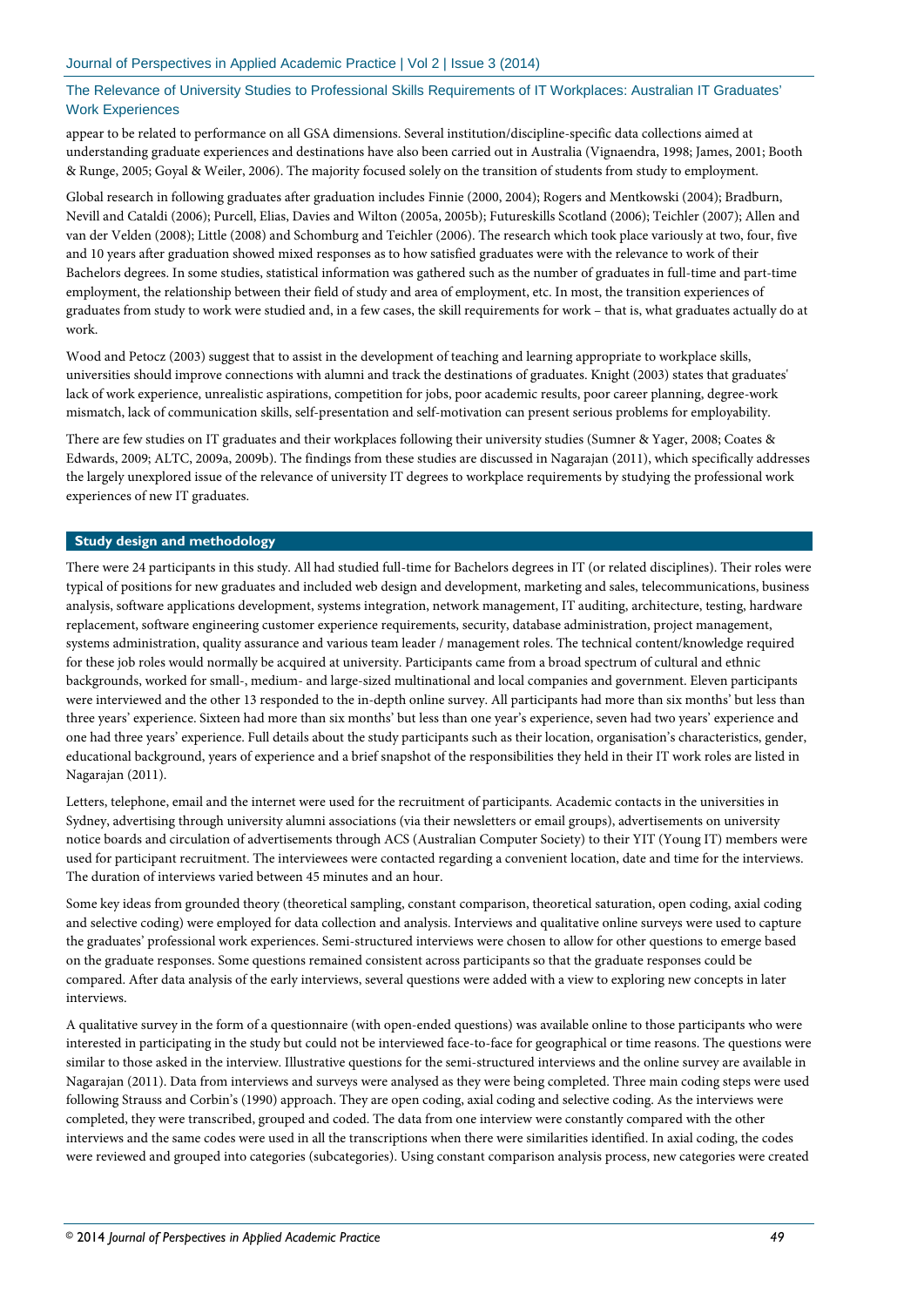and older ones merged to form minor and major categories. Detailed discussion of the theoretical and analytical backgrounds, the findings of the study and analyses of particular themes which emerged are presented in Nagarajan (2011).

## **Study findings**

The major themes that emerged during data analysis are:

- 1. Professional skills the IT graduates believe they require at workplaces;
- 2. Sources of professional skills;
- 3. Most useful aspects of university studies for professional skills;
- 4. Challenges at IT workplaces and strategies used by the graduates to approach them; and
- 5. Graduate perceptions of differences between university and the workplace in application of professional skills.

#### **Professional skills**

Eight major categories of professional skills that the IT graduates believe are required for their work emerged, namely: communication, time management, teamwork, working with people, working across cultures, project management, business skills and personal attributes. The details of the skill requirements for these categories are in Appendix 1.

#### **Sources of professional skills**

The eight professional skills categories have multiple and complex relationships and, according to the graduates in the study, can be developed from a variety of sources, only one of which is university studies. Some skills (such as working with international clients in different time zones and from different cultures) were developed only outside university studies. However, the development of these skills at university is not impossible and would be a useful addition to the curriculum, although practices at some universities, such as allowing students to submit their work late, do not encourage the necessary development of time management skills in graduates.

#### A sample quotation:

*Though 'change management' is often a corporate buzzword, who is to say that trying to lose weight and going on a diet isn't an exercise in change management? Who is to say that taking out a mortgage and having to re-evaluate finances isn't an exercise in change management? These are all common life experiences, which go toward development and maintenance of such skills, but aren't often considered as such in our linear views of corporate life.*

#### **Most useful aspects of university studies for professional skills**

The graduates were asked questions about the most useful aspects of their university studies for professional skills required for work. Some common answers were: work placement, project work, project management, subjects that involved presentations (oral and written reports) and business-focused subjects (such as e-business, marketing). All responded that work placement and project / project management subjects were the most important.

Graduates state that work placement/industry experience:

- Provides exposure to the IT industry culture and practices;
- Helps practise teamwork, develop time management skills;
- Helps develop the ability to sell one's work with confidence;
- Provides practice for the theories studied at university;
- Allows learning on the job;
- Provides opportunities to network and build contacts with other professionals;
- Teaches graduates that they are accountable for the work they do.

When working on practical IT project work, graduates:

- Learn to balance their individual contribution against the group's work;
- Manage teams and varying workloads;
- Develop awareness of professional and ethical issues;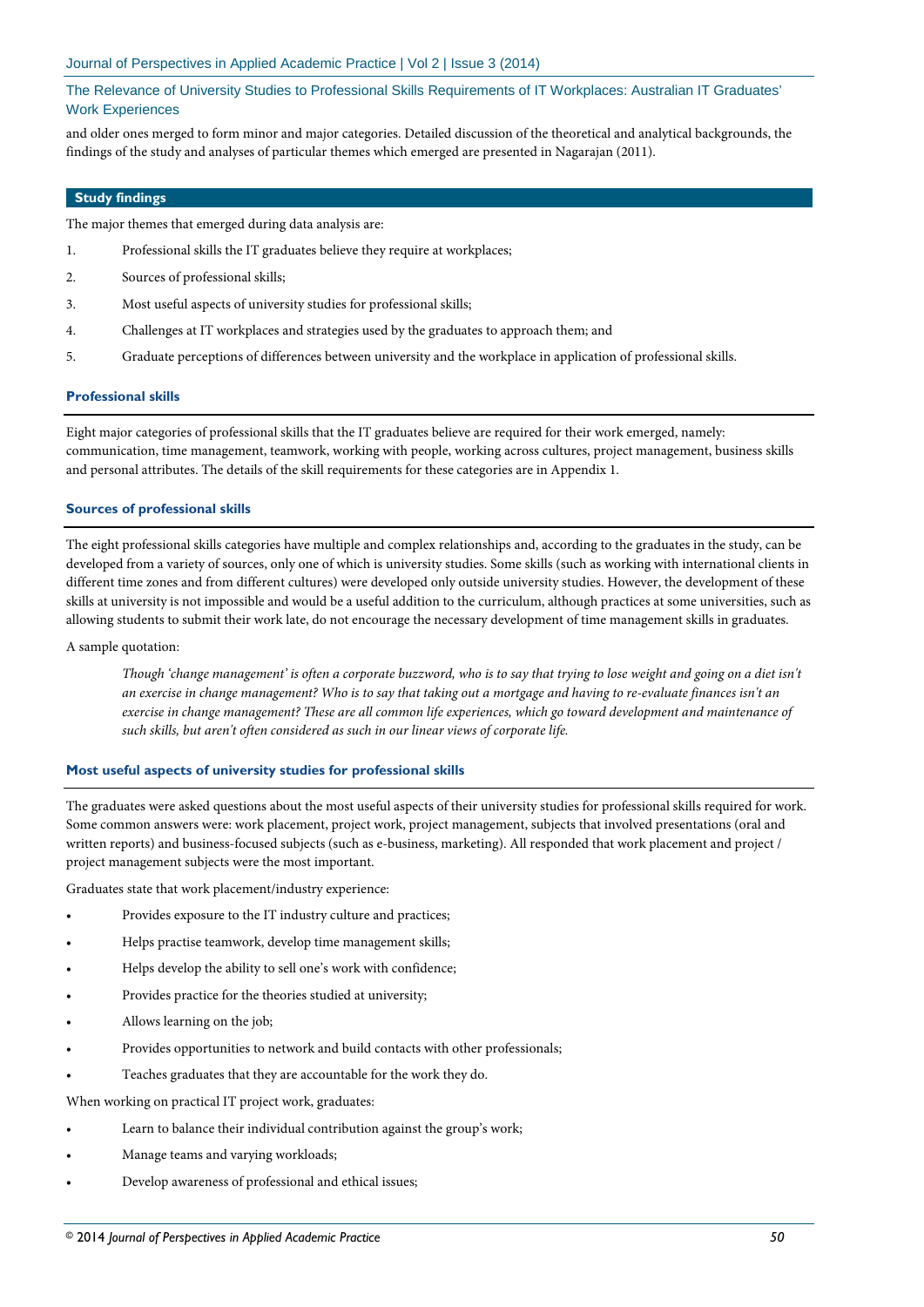- Experience different project life cycle stages;
- Build relationship networks; and
- Work on multi-disciplinary teams with different project complexities and durations.

All these aspects assist graduates with a smooth transition when they first enter the workforce. Project management subjects provided students with several opportunities to practise tasks that are relevant to work situations. These include:

- Working on real or simulated IT projects;
- Undertaking individual as well as team assignment work;
- Using appropriate planning, tools, techniques;
- Understanding the project life cycle stages from start to finish;
- Assuming multiple roles (systems analyst, designer, tester, programmer);
- Coordinating resources;
- Delegating work to team members;
- Developing project documentation; and
- Using decision making skills.

The development of written skills, business documentation skills, research skills and the ability to develop and structure arguments occurs in subjects that involve formal written reports or theses. Written and spoken skills, planning and presentation skills and overall confidence in being a professional develop from subjects that involve presentations. Graduates who did business subjects such as e-business, marketing and economics stated that they are valued for the business skills and knowledge they provided.

Some graduates found university study and campus life to be a useful contributor for their future work roles in terms of:

- Social education;
- Development of confidence, teamwork, communication, problem solving, flexibility, initiation and self-motivation skills;
- Professional and social networks;
- Identification of passion areas;
- Acknowledgement as a professional from others.

The technical subjects that graduates study at university are important for their work, although discussion on them was omitted from this study as the focus was on the professional skills needed for work. They are, of course, critical, as evidenced by this response.

*My IT degree was technical in nature. I learnt about technology and programming. I didn't do an IT degree to learn about soft skills …This then begs the question as to whether the university course SHOULD have done more to prepare students for the workforce... On the one hand, sure – why spend so many hours at university if at the end of it all you have the qualifications for a job, but not the ability to pass a job interview. On the other hand, we are talking about a technical degree here. As such, its main focus should be the learning of technical skills and non-technical skills should only ever be a background motivation.*

#### **Some recommendations from graduates for improvement of university IT courses**

IT graduates believe they would benefit from longer and multiple internships or work experience components with a variety of companies (employers) during their university studies. Other recommendations are more project work and practical assignments – with relevance to real-world work scenarios involving teamwork, scope changes, moving deadlines – which could help with developing skills such as changing ways of thinking, developing open mindedness and being flexible and adaptable. Any staff initiatives to increase industry involvement (for example the use of industry practitioners for lectures) are also seen as highly valuable. Some graduates felt forced by their university lecturers to do the same project that was provided for all the project groups. Graduates would have liked more choice on the different projects/assignments they were asked to do during their studies.

Another specific recommendation is the inclusion of communication-related courses customised to IT workforce requirements. IT graduates believe they would benefit from dedicated courses in professionalism (speech, emails, use of memos, presentations, phone calls / voicemail, negotiation and sales). Graduates feel that although most university IT courses include a subject about communication, such subjects are theoretical and do not seem to provide sufficient practice at developing communication skills. The inclusion of management and business subjects that increase understanding of businesses and connect the material learned in technical subjects with assignments that reflect business requirements are other recommendations.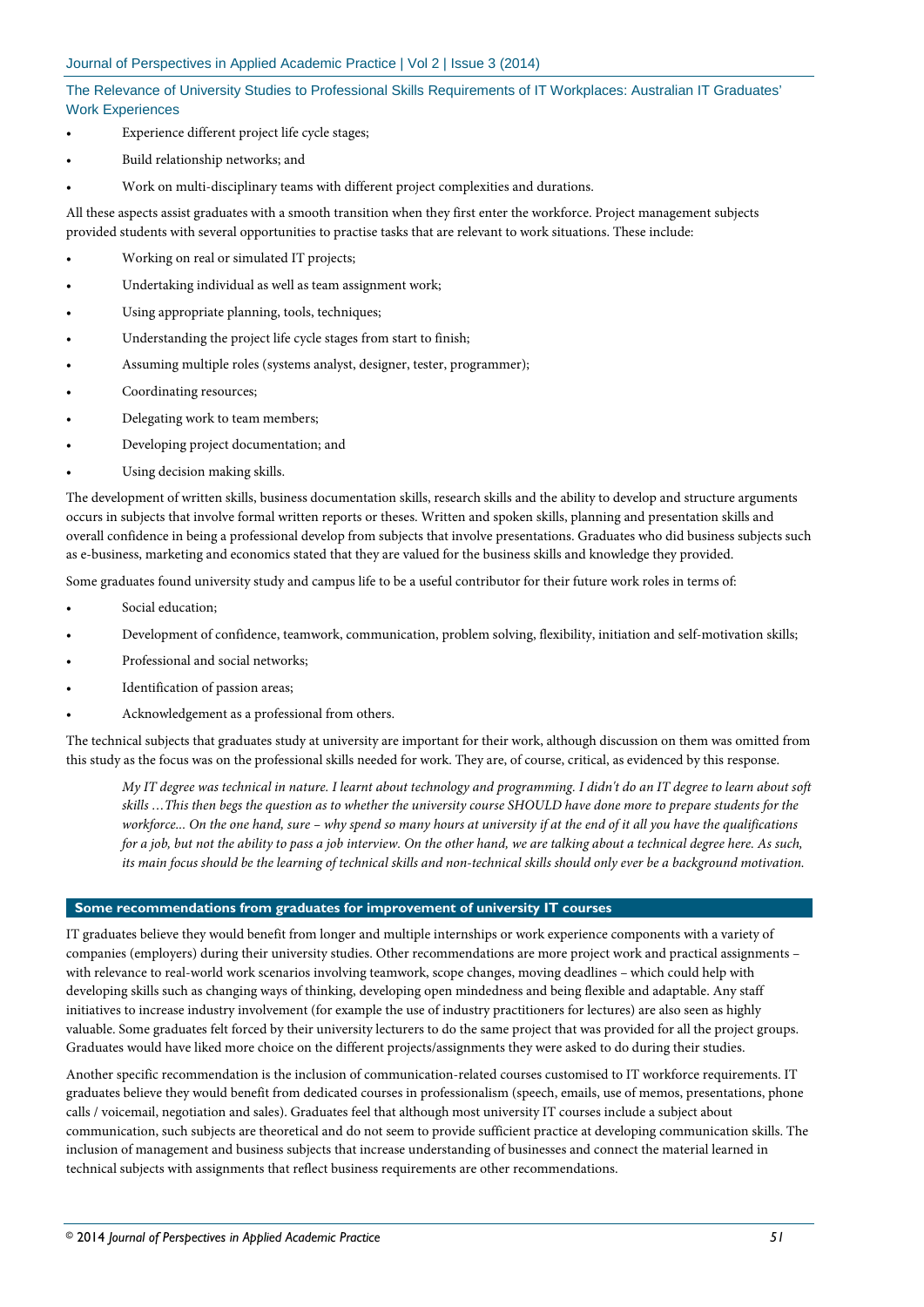Multiple relationships exist between the most useful aspects of university studies and the professional skills required at workplaces (Figure 1).



**Figure 1** Multiple relationships between the most useful aspects of university studies and the major professional skills identified in this study

#### **Challenges IT graduates believe they face at workplaces**

Graduates face many challenges at their workplaces. The areas of challenges and the related professional skill categories are shown in Table 1. The majority of the challenges faced by the graduates lie in the category 'working with people'. Issues such as age differences, gender domination, managing expectations, lack of recognition, lack of support, insufficient induction, mentoring, professional relationships and professional development are particular challenges in this category (details in Nagarajan (2011)).

#### **Graduate perceptions of differences between university and workplace in the application of professional skills**

Graduates believe that although they learned some professional skills during their university studies these skills are applied differently in workplaces.

a) Acceptable time management practices: Although university requires submission of assessment by due dates, late submissions and extensions are sometimes permitted while work does not allow for such flexibility. Not delivering assignments on time at university often has few implications. However, at work it can affect a graduate's performance and possibly their entire career.

b) Standard of work: Graduates are required to learn many new things at work. They believe that many of the tools, processes and technologies needed are not sufficiently covered by subjects at university. The expected standard of work is much higher than university work requirements.

c) Motivation to learn: Graduates point out that mature students with different life experiences grasp concepts and progress more quickly at university than immature students who may lack motivation for doing a course. Also those working in the industry while studying tend to be highly motivated.

d) Emphasis on non-technical skills: Many graduates believe that university does not place sufficient emphasis on the non-technical skills which are needed at workplaces. For example, they believe that university did not prepare them for multi-tasking or dealing with stress.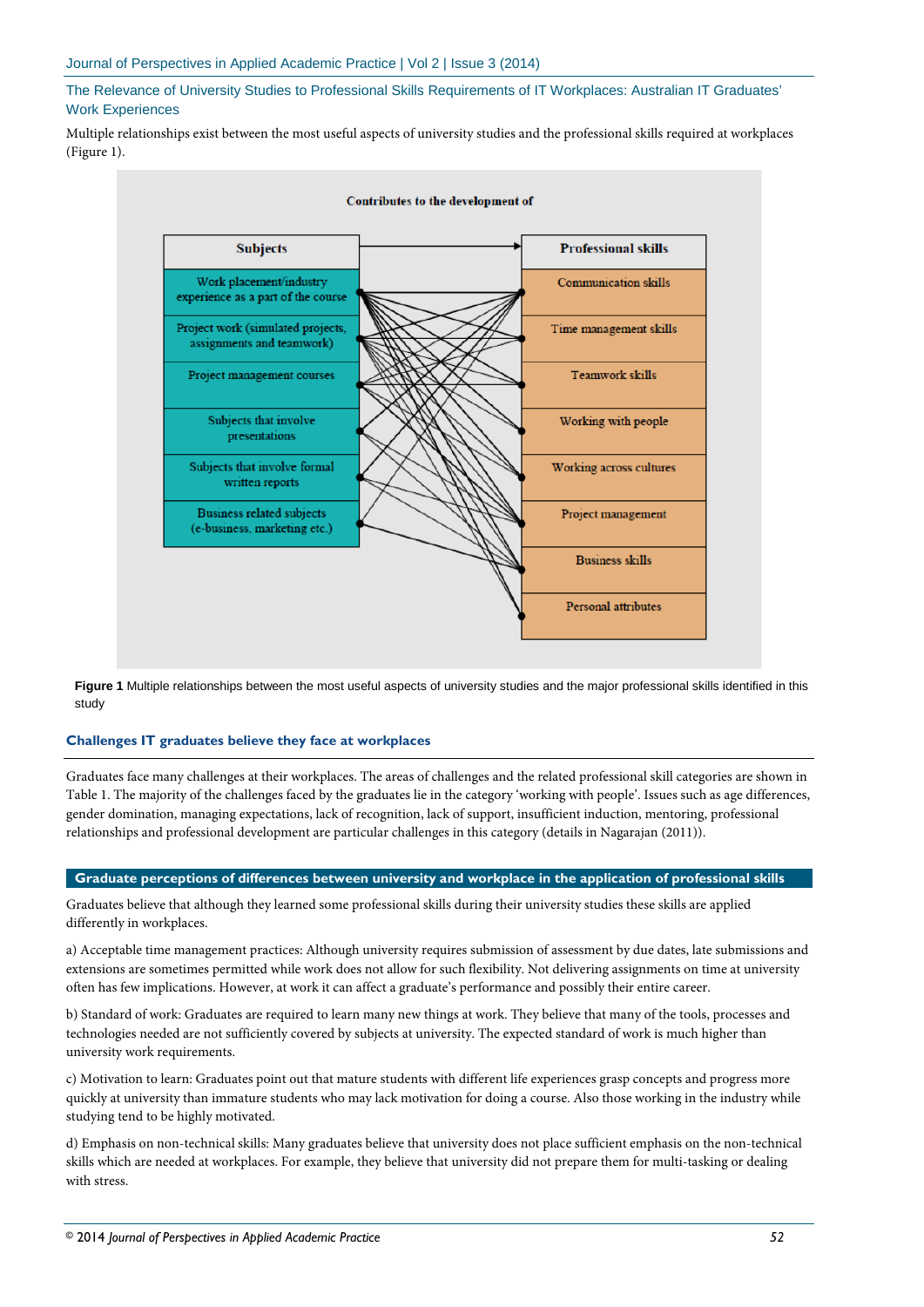e) Work environment, accountability and transparency: There is a difference in the assessment environment in university and workplaces. Graduates believe that, unlike university, there is transparency in assessment at workplaces. Furthermore, graduates do not have the option to avoid routine work tasks although it may be easy to ignore those activities at university. Many graduates believe that universities need to do more to reduce the initial shock of formal workplace environments and cultural issues at workplaces when graduates first enter the workforce.

f) Others' perception of graduates with university qualifications: Some graduates believe that university studies did not make a difference to them personally but it made employers think that they knew something.

g) Nature of relationships: At university, graduates experience working in ad hoc teams often composed of friends, but at workplaces they are in more formal, professional teams. There are also differences in the relationships with peers or superiors at work than with classmates. For example, they need to be careful when making jokes at work as they may not be well received by certain groups of individuals. IT graduates in the study believe that university did not sufficiently prepare them to get to know people in the industry and their expectations of graduates or of understanding the implications of not performing in a role at work. There is also concern that university does not teach graduates to listen to other people's needs, be patient and empathetic.

h) Gender imbalances and age difference: The ratio of males to females is not as noticeable at university as it is at IT workplaces. At university, friends are mainly of the same age and equal but at workplaces it is usually people from mixed generations working at different levels in a hierarchy.

i) Dress code: Some graduates mentioned that they were unaware of the acceptable dress codes in the industry especially because of the lack of any such dress codes while at university.

j) Support available: While some graduates believed that career-related support is available at university others believed that the support is absent. Similarly, some graduates felt they had support from employers and others disagreed. The employer interest in assisting students with their careers is different before obtaining a degree and post degree. Some graduates are fearful of asking questions at university while they feel freer to ask questions at work.

k) Information processing: Unlike university, where graduates are sometimes spoon-fed with most required information, workplaces require them to seek out needed information, to filter irrelevant information and absorb what is needed. Throughout university, graduates are often advised what work they need to do, whereas at work they are required to find out what work they need to do.

| Areas of challenges at work                        | Related professional skill category |
|----------------------------------------------------|-------------------------------------|
| Complexity in communication                        | Communication skills                |
| Time and priority management, handling stress      | Time management                     |
| Teamwork and meeting management                    | Teamwork skills                     |
| Ability to sell ideas                              | Working with people                 |
| Age differences / hierarchy                        | Working with people                 |
| Customer service                                   | Working with people                 |
| Gender domination                                  | Working with people                 |
| Insufficient induction, limited mentoring          | Working with people                 |
| Lack of recognition                                | Working with people                 |
| Limiting reaction                                  | Working with people                 |
| Managing expectations                              | Working with people                 |
| Professional development                           | Working with people                 |
| Professional relationships and trust               | Working with people                 |
| Cultural awareness                                 | Working across cultures             |
| Learning curve with new systems, reliance on tools | Project management                  |
| People and resource coordination                   | Project management                  |
| Problem solving, risk management                   | Project management                  |

**Table 1** Areas of challenges for IT graduates at workplaces and related professional skills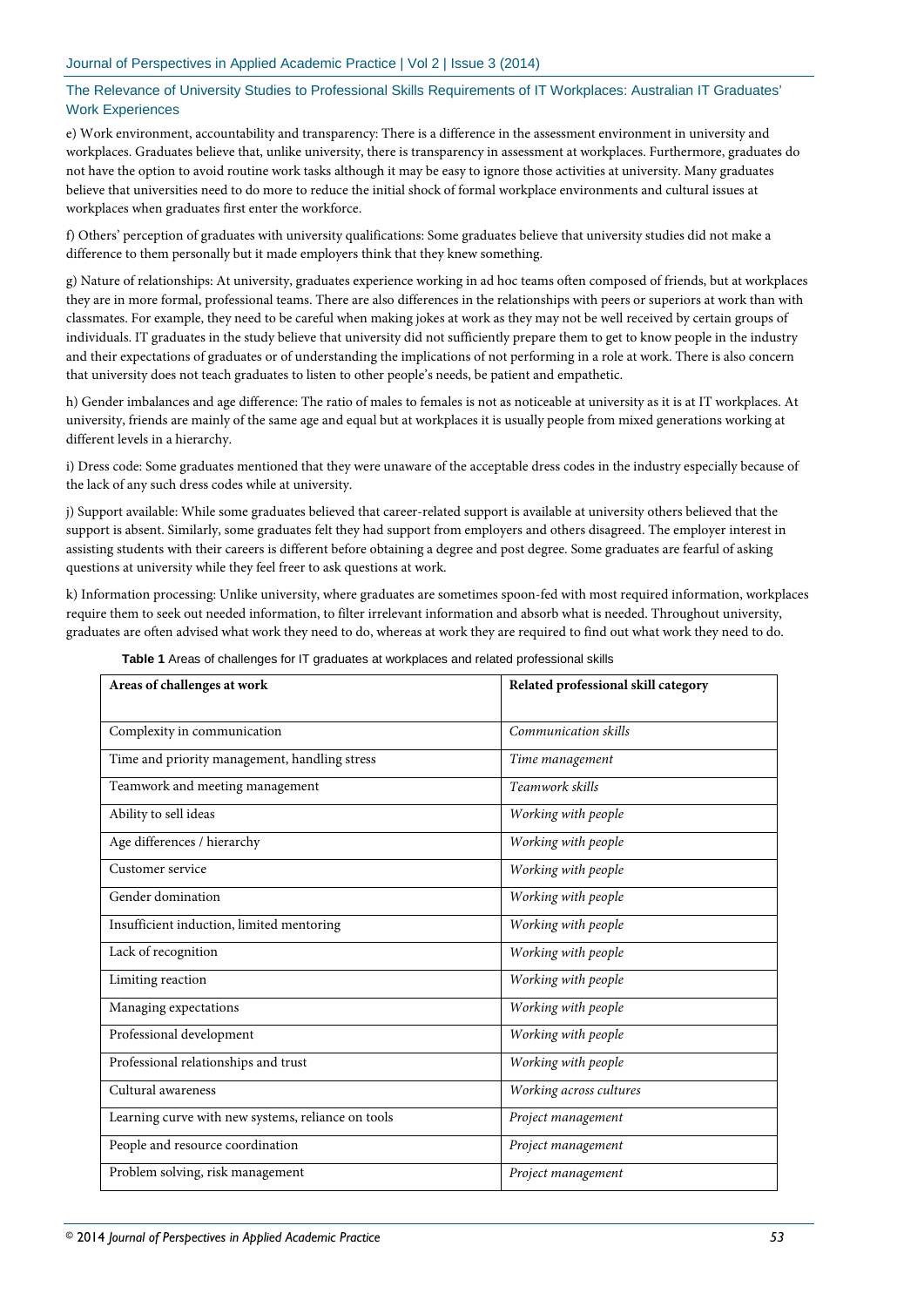#### Journal of Perspectives in Applied Academic Practice | Vol 2 | Issue 3 (2014)

The Relevance of University Studies to Professional Skills Requirements of IT Workplaces: Australian IT Graduates' Work Experiences

| Information gathering          | Business skills     |
|--------------------------------|---------------------|
| Ability to learn from mistakes | Personal attributes |

#### **Graduate reaction to university's preparation for the workforce**

When graduates were asked how well their university course prepared them for the IT workforce, mixed responses were received. Some were positive, believing university prepared them well for the workforce by providing opportunities to develop their professional skills not just inside class but throughout university life. For others, work placements and opportunities to tutor classes provided opportunities to develop self-confidence and exposure to the IT industry.

*I think my BIT degree prepared me well for the workforce especially with the element of two industry placements. It did a great job in helping me obtain practical non-technical skills that I could take with me. University takes a lot of initiative and selfmotivation. This is something that I found to be very helpful in moving from uni to the workforce.*

Those who made critical comments believe that university courses should attempt to align themselves with the needs of the industry. However, only a few felt that their study was not directly relevant to their current role.

*I would say that the degree did provide quite a sound base for my experiences in the workplace. However it has to be noted that not all my studies have mapped directly onto my job. I think a lot of it really comes down to your capacity to pick up concepts and adapt, as well. I would say it was a very grounded base there but it is also quite a subjective thing.*

One graduate commented that university IT courses should provide opportunities for graduates to study subjects outside IT in order to enable overall personality development.

*… my degree, it was so focussed and specific there wasn't any area for, to make you more of a rounded person. So any area for things like humanities and arts, political things, just to make you a bit more spread.*

Some students commented that completion of a university degree was useful in the hiring process. The majority of the graduates in the study reacted positively to their university's preparation for the workforce. However, the majority also believed that university preparation alone was insufficient to meet professional skill requirements for work.

*A summation might be that university prepared me well for the workforce, though the preparation given was defective in some aspects. That does not mean that I (or the generic graduate) did not have all the skills needed by the time I entered the workforce... it just means that they were not gained by sitting in lecture halls and tutorials at university.*

#### **Primary concern of IT graduates**

Recent IT graduates believe they need many professional skills acquired from several sources outside their university studies to face and cope with the challenges at their workplaces. Some felt they were ill-prepared for work situations. For others, university studies assisted in settling in at workplaces but were not the complete solution. Graduates needed other skills that they picked up either on the job or from previous experience. The strategies graduates use to prepare themselves for the workforce are shown in Figure 2. The question raised by this finding is: is university solely responsible for producing graduates ready for work? If graduates themselves believe that they draw from a variety of sources and strategies both from within and outside their university studies to face the challenges at their workplaces, how realistic is the expectation that universities are responsible for producing work-ready graduates?

Figure 3 brings together the study findings and shows the link between graduates' primary concerns. The finding that there are complex and multiple relationships amongst the categories of professional skills IT graduates believe they need for work and the sources of development of these professional skills has implications for the role and responsibility of professional faculties at universities, employers, and professional associations in preparing graduates for work.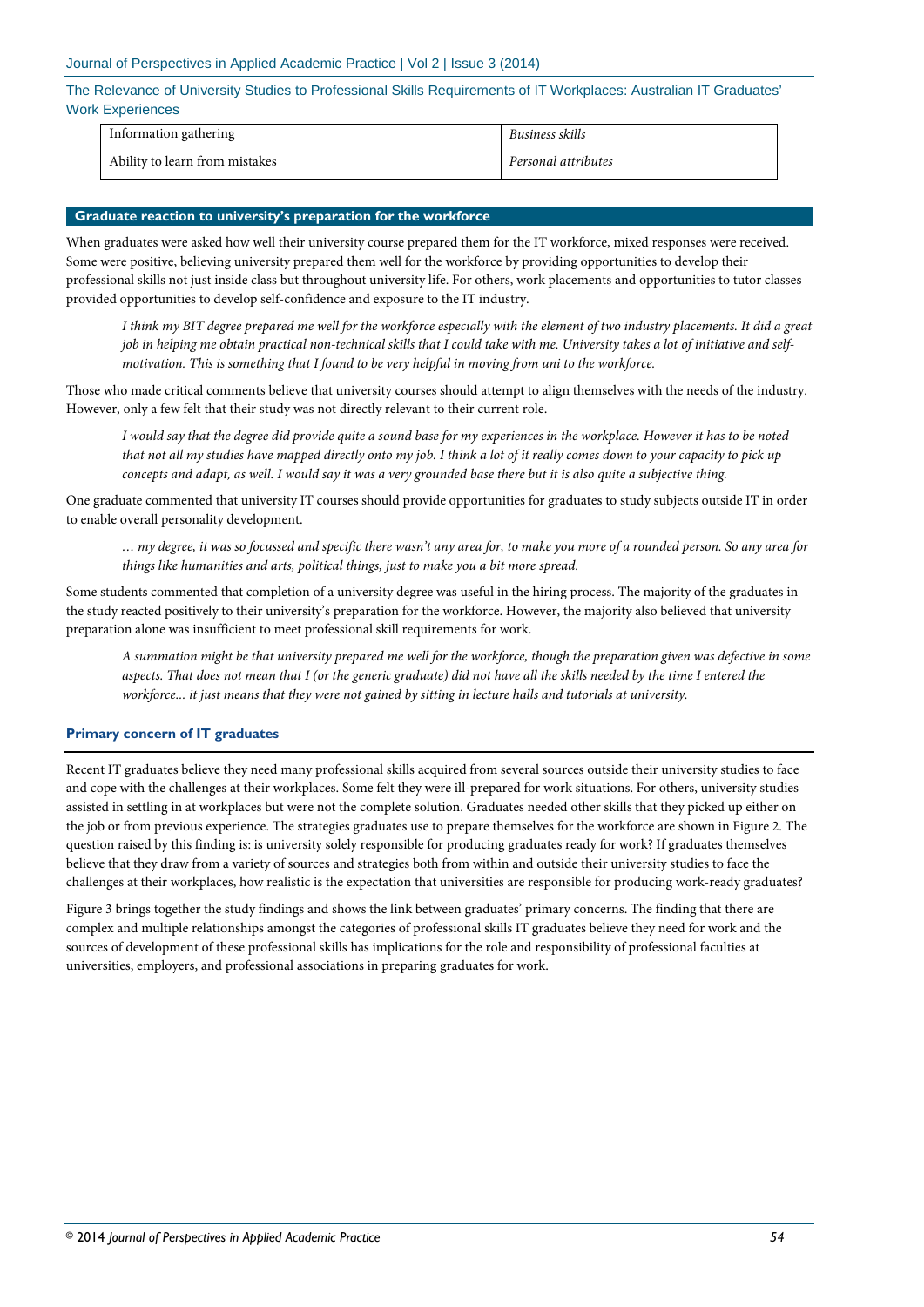

**Figure 2** Strategies for being prepared for work challenges

### **Implications of study findings and conclusion**

A contribution towards the existing body of knowledge on graduate work experiences is made and, in particular, to the scant literature on recent Australian IT graduates' professional work experiences. While employer and academic perspectives have been covered by several studies, few have analysed IT graduate perspectives. Similarly, of the other studies of experiences of graduates in the workforce and their perspectives of their university studies, few have focused on IT. Many employers (including IT employers) have argued the need for work-ready graduates. Through understanding recent IT graduates' professional work experiences, a basis is provided for understanding if it is the lack of skills or disconnect in expectations of 'work-readiness' that affects the development of professional skills of IT graduates. Our study provides a detailed account of what graduates actually do at work and what they believe are skills required for their jobs and also of the different ways in which those skills were developed.

Nagarajan (2011) addresses further aspects of the issues raised on the role of universities in the development of professional skills of graduates, the responsibilities of graduates in developing themselves to become work ready and the roles of employers in developing professional skills of graduates.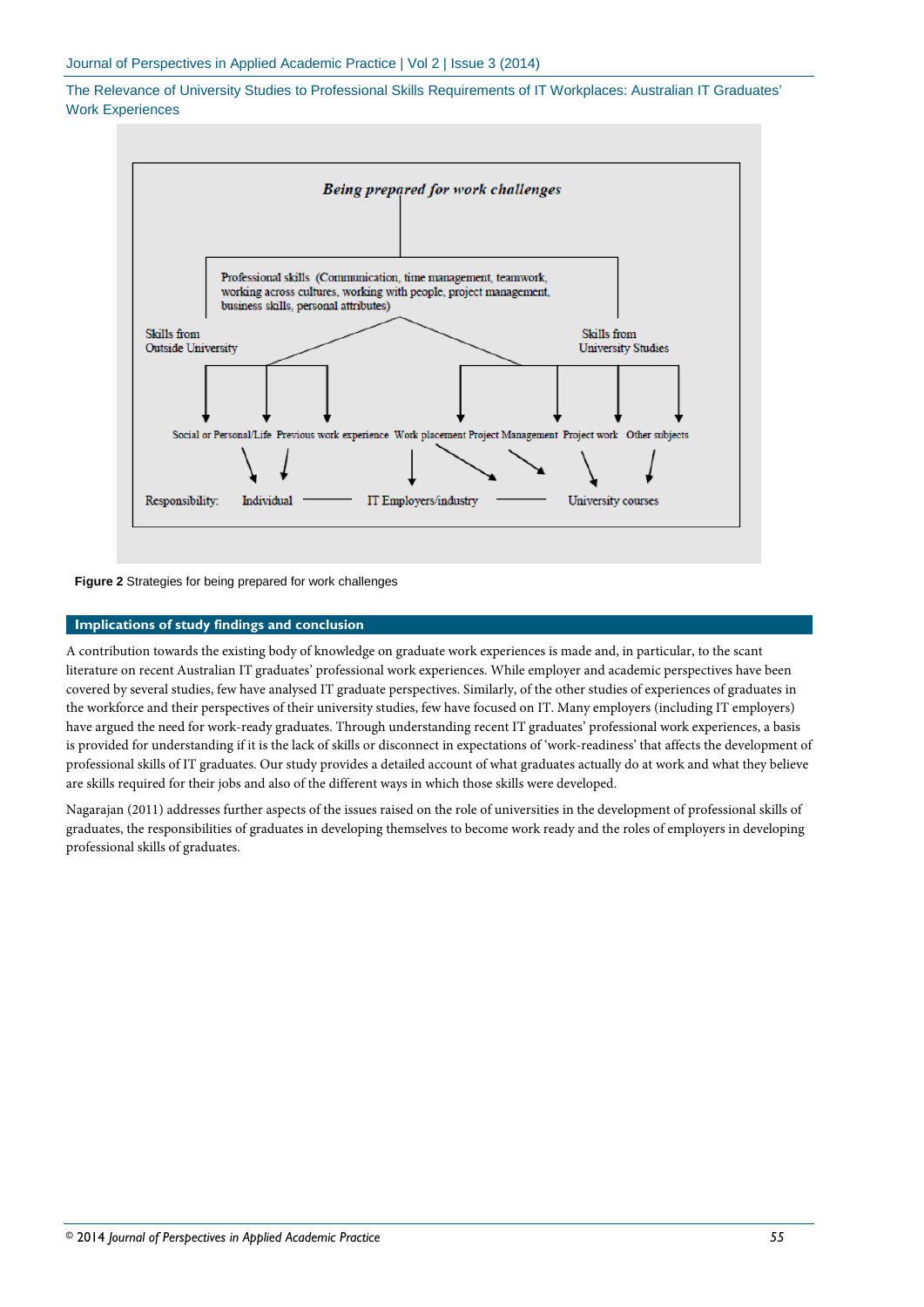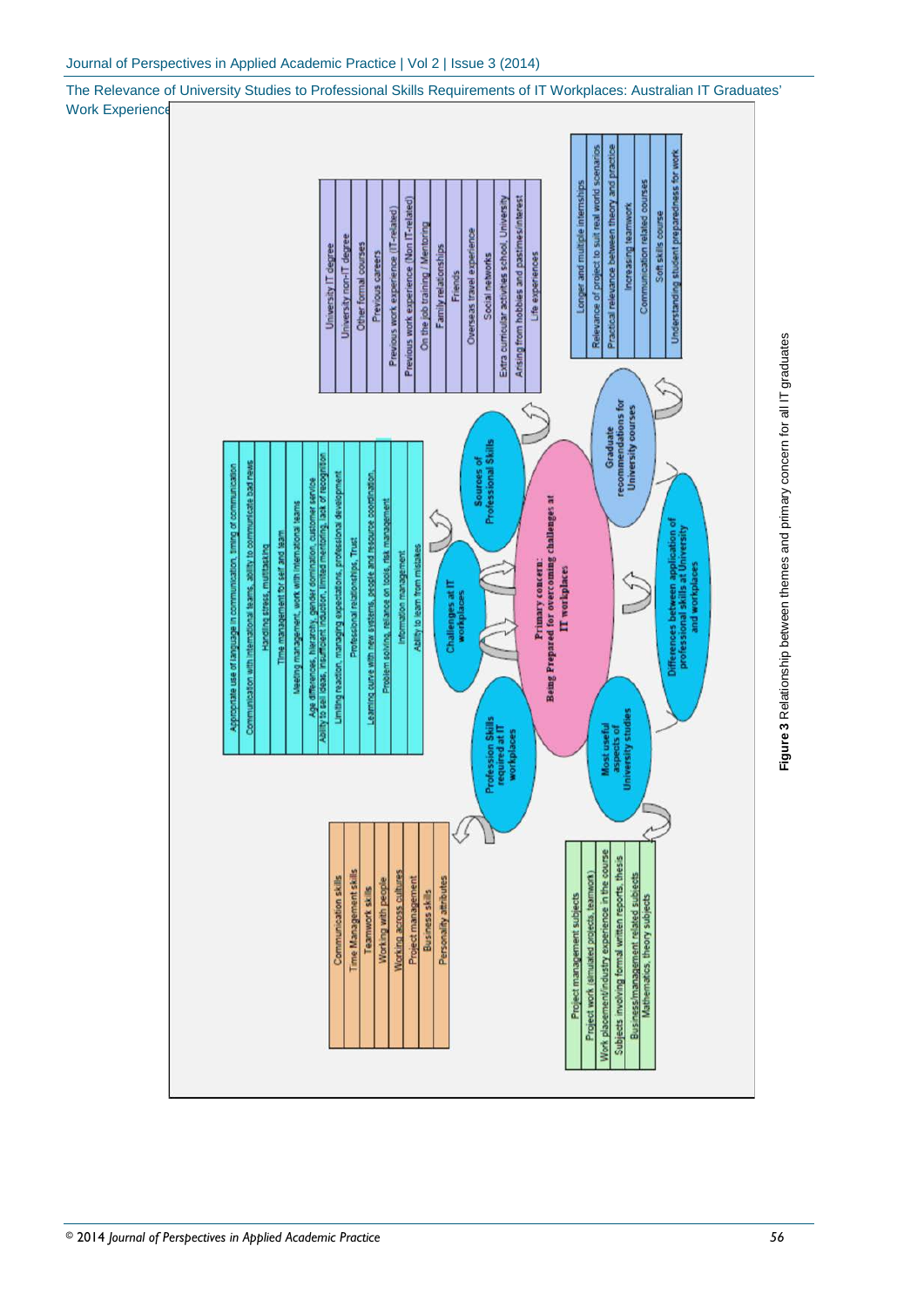Several other questions raised by the findings from this study for future consideration are:

- If, as some universities claim, they are preparing graduates for the workforce, why are employers still complaining about ill-prepared graduates?
- Are universities' expectations that employers accept more responsibility to prepare graduates for work readiness by providing dedicated orientation, induction, and mentoring programs justified? and
- Are employers' expectations of skills of university graduates justified?

Many of the issues raised in this study and in the literature are related to 'expectations' and a possible mismatch in expectations amongst different stakeholders about the skill requirements of graduates. Even after decades of discussion and debates about the lack of professional skills of graduates, the development of curriculum models and efforts to align curricula to industry needs and the development of graduate attributes and accreditation standards to develop work-ready graduates, employer unhappiness about graduate skills remains. Perhaps the reason for this unhappiness is not due to deficiencies in curricula or efforts to develop work ready graduates, but to the expectations of the employers, universities and graduates of each other and poor management of these expectations. Do these expectations need to change?

In contrast to many previous studies looking at work-ready graduates, this study was firmly grounded in the non-technical experiences of recent graduates themselves and the skills they felt they needed in their new professional careers. Thus it does not address items often on employers' wish lists such as creativity. Nevertheless, the study findings have implications for employer, university, professional association, and graduate expectations of each other regarding work readiness of IT graduates and the individual player's role and responsibilities in the development of professional skills. There are also implications for course design, delivery and assessment. Questions about the adequacy of the current graduate attributes framework and whether that is sufficient for development of work-ready graduate attributes are also raised. Nagarajan (2011) argues that the development of professional or work-ready skills is a distributed responsibility, and the different players (universities, employers, graduates and professional associations) have different contributions to make to the development of these skills. Furthermore, this approach will be successful only when each player accepts their responsibilities and co-operates with the others. It appears that employers, universities, academics and graduates need to move from the naïve idea that adding more subjects and focus tasks to existing IT courses will produce work-ready graduates. A holistic approach to the issue is necessary rather than temporary quick fix solutions, although the overwhelming requests for more work placements is an important message for all. While the focus of this study is on recent IT graduates, many of the findings discussed are relevant to other professional disciplines, for example engineering or accounting.

#### *Biographies*

*Dr. Srivalli Nagarajan* is a Postdoctoral research associate in the Work Integrated Learning portfolio in the Faculty of Health Sciences at the University of Sydney. Her research interests are: work readiness expectations of employers, universities and graduates and alignment of university curricula with industry needs. She has presented and published her research in national and international conferences.

#### <http://sydney.edu.au/health-sciences/about/people/profiles/srivalli.nagarajan.php>

*Jenny Edwards* is a Professor of Information Technology at the University of Technology Sydney. She is a fellow of the Australian Computer Society and the Australian Learning and Teaching Council. She has had many years of experience with industrial training students, graduate placement and work integrated learning and is an active member in many grants and projects in these fields. <http://www-staff.it.uts.edu.au/~jenny/>

#### *References*

- Allen, J., & van der Velden, R. (2008). *The flexible professional in the knowledge society: General results of the REFLEX Project*. Maastricht: Research Centre for Education and the Labour Market.
- ALTC. (2009a). *Managing educational change in the ICT discipline at the tertiary education level.* Australian Learning and Teaching Council (ALTC) & University of Wollongong, Australia.
- ALTC. (2009b). *Addressing ICT curriculum recommendations from surveys of academics, workplace graduates and employers*. Australian Learning & Teaching Council (ALTC), University of Wollongong, Australia.
- Booth, T., & Runge, J. (2005). Factors influencing the employment experience and aspirations of a cohort of beginning teachers: Two years on. *Proceedings of the 33rd Annual Australian Teacher Education Association Conference*. Brisbane: Centre for Professional Development, Griffith University, Crown Plaza Surfers Paradise, Australia, 6–9 July 2005, 62–69.
- Bradburn, E. M., Nevill, S., & Forrest Cataldi, E. (2006). *Where Are They Now? A Description of 1992–93 Bachelor Degree Recipients 10 Years Later (NCES 2007–159)*. US Department of Education, National Centre for Education Statistics, Washington, DC.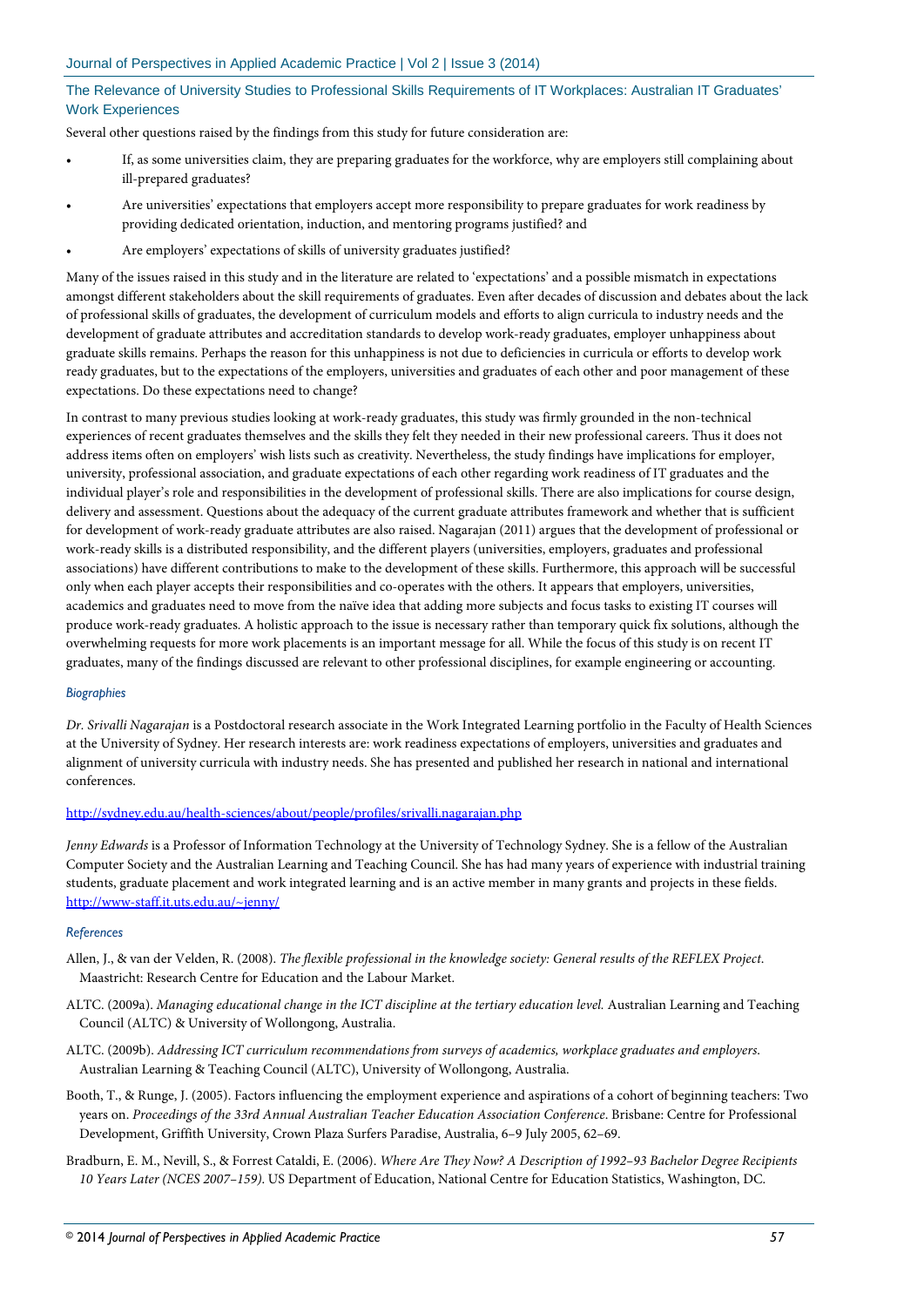- Coates, H., & Edwards, D. (2009). The Graduate Pathways Survey: New insights on education and employment outcomes five years after Bachelor degree completion. *Higher Education Quarterly*, 1–20.
- Dahlgren, M.A., Hult, H., Dahlgren, L.O., Hård af Segerstad, H., & Johansson, K. (2006). From senior student to novice worker: Learning trajectories in political science, psychology and mechanical engineering. *Studies in Higher Education, 31*(5), 569–586.

doi: http://dx.doi.org/10.1080/03075070600923400

- Finnie, R. (2000). From school to work: The evolution of early labour market outcomes of Canadian postsecondary graduates. *Canadian Public Policy, 26*(2), 197–223.
- doi[: http://dx.doi.org/10.2307/3552556](http://dx.doi.org/10.2307/3552556)
- Finnie, R. (2004). The school-to-work transition of Canadian post-secondary graduates: A dynamic analysis. *Higher Education Policy and Management, 26*(1), 35–58.

doi[: http://dx.doi.org/10.1080/1360080042000182528](http://dx.doi.org/10.1080/1360080042000182528)

Futureskills Scotland. (2006). *The labour market for graduates in Scotland*. Futureskills Scotland, Glasgow.

Goyal, K., & Weiler, B. (2006). University education and employment outcomes: Brand matters. *Monash Business Review, 2*(3), 1–6.

doi[: http://dx.doi.org/10.2104/mbr06045](http://dx.doi.org/10.2104/mbr06045)

Hambur, S., Rowe, K., & Luc, L.T. (2002). *Graduate skills assessment*. Commonwealth of Australia. Retrieved 10 July 2005 from [http://www.dest.gov.au/highered/eippubs/eip03\\_2/03\\_2.pdf](http://www.dest.gov.au/highered/eippubs/eip03_2/03_2.pdf)

James, R. (2001). *Graduate views on the quality and relevance of their course and university experience*. University of Melbourne, Melbourne.

Knight, P. (2003). *Higher Education and employability skills – some views from recently unemployed recent graduates*. Retrieved 10 July 2005 from [www.open.ac.uk/vqportal/SkillsPlus/documents/Notesonastudy.pdf](http://www.open.ac.uk/vqportal/SkillsPlus/documents/Notesonastudy.pdf)

Little, B. (2008). Graduate development in European employment: Issues and contradictions. *Education + Training, 50*(5), 379–390.

doi: http://dx.doi.org/10.1108/00400910810889066

- Nagarajan, S. (2011). *Professional work experiences of recent Australian Information Technology graduates.* Doctor of Education Thesis. University of Technology Sydney, Australia. Available fro[m http://epress.lib.uts.edu.au/research/handle/10453/20397](http://epress.lib.uts.edu.au/research/handle/10453/20397)
- Purcell, K., Elias, P., Davies, R., & Wilton, N. (2005a). *The Class of '99: A study of the early labour market experiences of recent graduates*. Warwick: Department for Education and Skills. University of Warwick.
- Purcell, K., Elias, P., Davies, R., & Wilton, N. (2005b). *Northern Ireland's Graduates: The Classes of '95 and '99*. Belfast: Department for Employment and Learning (Northern Ireland).
- Richardson, A., & Kabanoff, B. (2003). *Graduates' perceptions of University study and its contribution towards the development of workplace competence*. AARE/NZARE Conference, 1–14.
- Rogers, G., & Mentkowski, M. (2004). Abilities that distinguish the effectiveness of five-year alumna performance across work, family and civic Roles: A higher education validation. *Higher Education Research & Development, 23*(3), 347–374.

doi: http://dx.doi.org/10.1080/0729436042000235445

- Schomburg, H., & Teichler, U. (2006). *Higher education dynamics 15: Higher education and graduate employment in Europe; results from graduate surveys from twelve countries*. Dordrecht: Springer.
- Strauss, A., & Corbin, J. (1990). *Basics of qualitative research: Grounded theory procedures and techniques*. Sage Publications.
- Sumner, M., & Yager, S. E. (2008). An investigation of preparedness and importance of MIS competencies: Research in progress. *Proceedings of the 2008 ACM SIGMIS CPR Conference on Computer Personnel Doctoral Consortium and Research*. Charlottesville, VA, USA.

doi[: http://dx.doi.org/10.1145/1355238.1355260](http://dx.doi.org/10.1145/1355238.1355260)

Teichler, U. (2007). Does higher education matter? Lessons from a comparative graduate survey. *European Journal of Education, 42*(1), 11–34.

doi[: http://dx.doi.org/10.1111/j.1465-3435.2007.00287.x](http://dx.doi.org/10.1111/j.1465-3435.2007.00287.x)

Vignaendra, S. (1998). *Australian Law Graduates' Career Destinations*. Department of Employment, Education, Training and Youth Affairs, Canberra.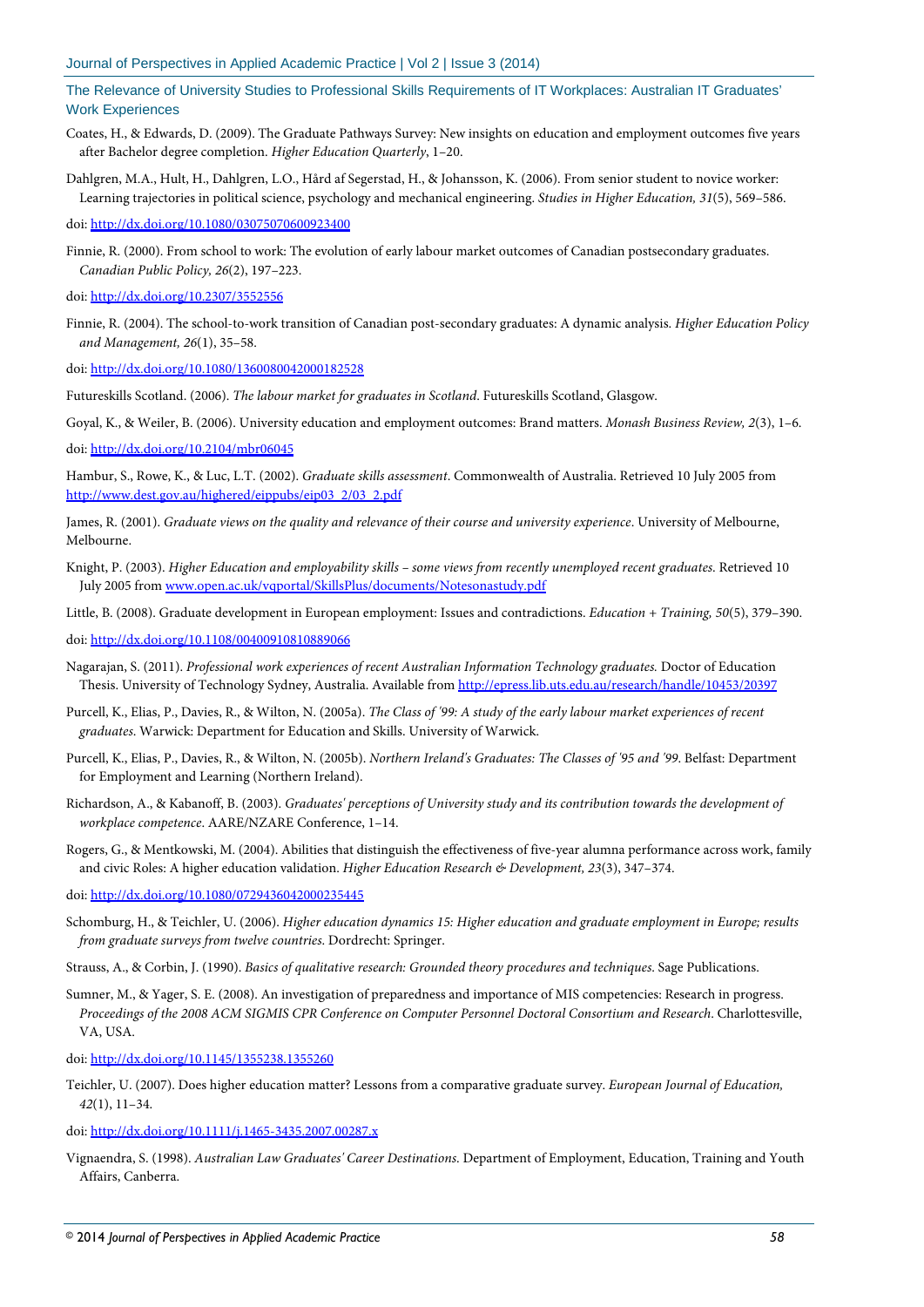- Wood, L., & Petocz, P. (2003). Preparing for the transition to professional work. *UniServe Science Improving Learning Outcomes Symposium Proceedings*, 72–97.
- Yorke, M. (2006). *Employability in higher education: What it is – what it is not?* The Higher Education Academy. Heslington, York, Retrieved 10 December 2009 from

[http://www.heacademy.ac.uk/assets/York/documents/ourwork/tla/employability/id116\\_employability\\_in\\_higher\\_education\\_336.](http://www.heacademy.ac.uk/assets/York/documents/ourwork/tla/employability/id116_employability_in_higher_education_336.pdf) [pdf](http://www.heacademy.ac.uk/assets/York/documents/ourwork/tla/employability/id116_employability_in_higher_education_336.pdf)

## **Appendix 1**

Specific skills IT graduates believe are required for their work, many of which are relevant to other professions.

| <b>Communication skills</b>                           | Requirements                                                                                                                                                                                                                                                                                                                                                                 |
|-------------------------------------------------------|------------------------------------------------------------------------------------------------------------------------------------------------------------------------------------------------------------------------------------------------------------------------------------------------------------------------------------------------------------------------------|
| Appropriate use of language for different<br>purposes | Use of language in communication with clients/peers/superiors; Communication style<br>(formal versus informal); Communication mode (verbal, written, email, online, face-to-<br>face meetings); Documenting communication; Structure of messages; Choice of<br>language in business and technical communication; Ability to communicate bad news -<br>tactical communication |
| Communication with senior colleagues                  | Communication with older colleagues; Communication in an international work                                                                                                                                                                                                                                                                                                  |
| and people from different cultures                    | environment with people from different cultures                                                                                                                                                                                                                                                                                                                              |
| Communication while working in a                      | Meeting facilitation; Feedback communication; Communication to solve problems;                                                                                                                                                                                                                                                                                               |
| group                                                 | Communication to sell ideas                                                                                                                                                                                                                                                                                                                                                  |
| Timing of communication in project                    | Timeliness of communication; Type of work and communication (project scope                                                                                                                                                                                                                                                                                                   |
| work matters                                          | communication, project risk communication etc.)                                                                                                                                                                                                                                                                                                                              |

| Time management skills                    | Requirements                                                                            |
|-------------------------------------------|-----------------------------------------------------------------------------------------|
|                                           |                                                                                         |
| IT project time management in an          | Schedule management (projects; resources) with different project duration; Time         |
| international work environment            | management in an international work environment with people from different time         |
|                                           | zones                                                                                   |
|                                           |                                                                                         |
| Use of appropriate time management        | Use of technology; tools and techniques to manage time; Multitasking ability; Timely    |
| strategies                                | delegation/escalation of issues                                                         |
|                                           |                                                                                         |
| Ability to handle time management         | Handling different workloads (under; normal; over; crisis); Timeliness of work delivery |
| challenges both as an individual and as a | and handling pressure; Time management for self and for the team                        |
| team                                      |                                                                                         |
|                                           |                                                                                         |
| Timing of communication in project        | Timeliness of communication; Type of work and communication (project scope              |
| work matters                              | communication; project risk communication etc.)                                         |
|                                           |                                                                                         |

| Working with people                 | Requirements                                                        |
|-------------------------------------|---------------------------------------------------------------------|
| Managing expectations               | Managing expectations of manager; Forecast stakeholder reaction     |
|                                     | Managing client expectations; Managing team expectations;           |
|                                     | Work-life balance; Building trust                                   |
| Professional relationships          | Professional relationship with clients; Being aware of hierarchical |
|                                     | work relationships                                                  |
| Conflict resolution and negotiation | Use of appropriate conflict management strategies to resolve        |
|                                     | problems at work                                                    |
| Human resources                     | Ability to work with competent and incompetent peers;               |
|                                     | Assisting managers with recruitment of staff                        |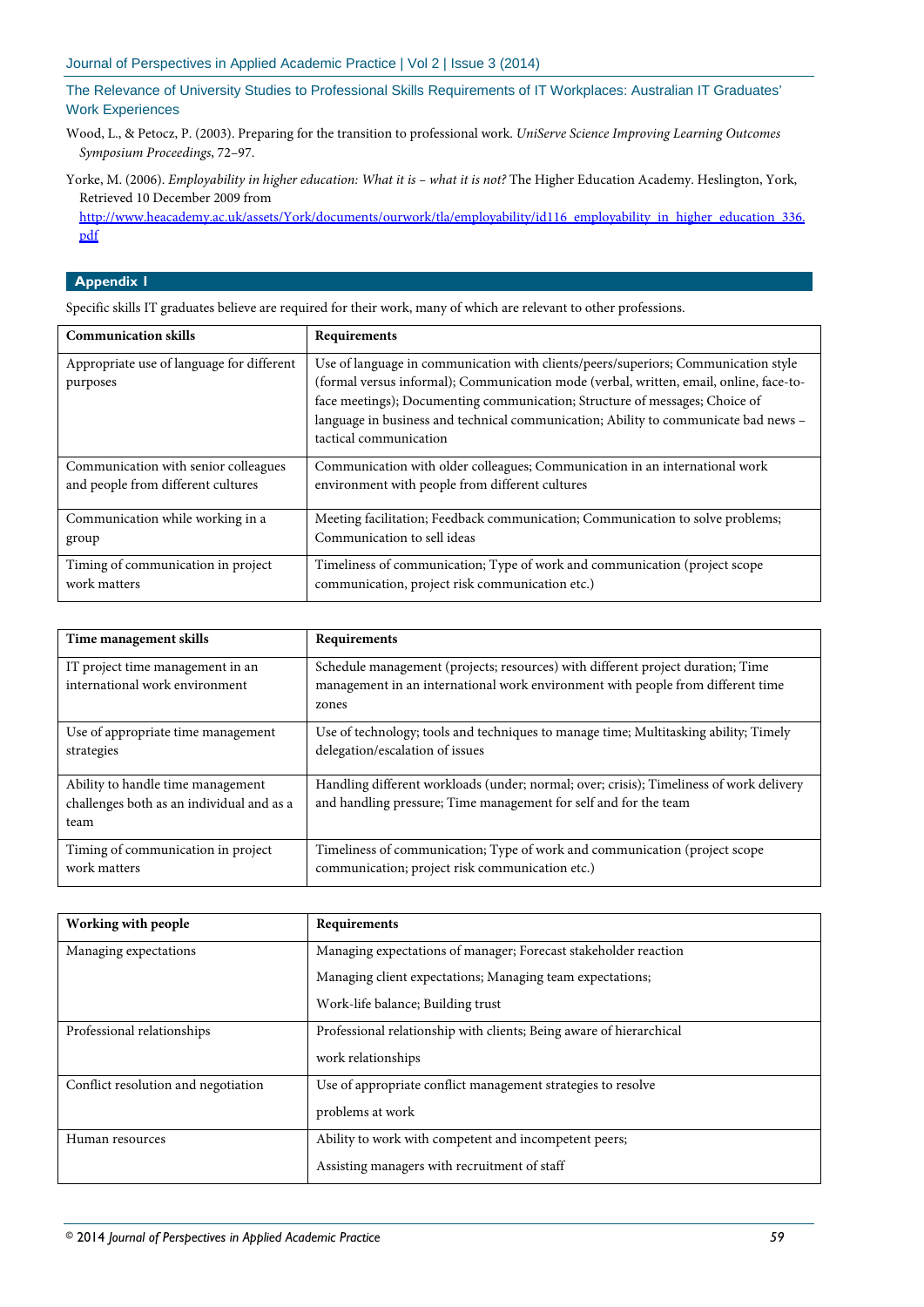| Customer Service | Ability to care for customers and build good relationships;     |
|------------------|-----------------------------------------------------------------|
|                  | Understanding customers from different cultural backgrounds and |
|                  | customer relationship management; Use of appropriate customer   |
|                  | service strategies                                              |

| <b>Working across cultures</b>                         | Requirements                                                                                                                                                                                                                                              |
|--------------------------------------------------------|-----------------------------------------------------------------------------------------------------------------------------------------------------------------------------------------------------------------------------------------------------------|
| Ability to work with people from different<br>cultures | Ability to work with people from different work culture (business, IT, international and<br>interstate offices); Ability to work with international people from different work<br>culture; Cultural communication style (choice of correct writing style) |
| Awareness of cultural barriers                         | Being aware of language issues and local customs when working on international sites;<br>Language barriers                                                                                                                                                |

| <b>Teamwork</b>                                              | Requirements                                                                                                                                                                                       |
|--------------------------------------------------------------|----------------------------------------------------------------------------------------------------------------------------------------------------------------------------------------------------|
| Understanding different team structures<br>and composition   | Team dynamics; Nature of teams (formal, informal) and team player; Team size and<br>composition                                                                                                    |
| Cultural issues and other strategies that<br>affect teamwork | International team; Handling feedback to and from team<br>Team monitoring and motivation; Use of technology, tools and techniques for team<br>interaction; Handling team conflicts and negotiation |
| Meeting management                                           | Pre meeting planning and management; Conducting meetings; Post meeting tasks                                                                                                                       |

| <b>Business environment</b>            | Requirements                                                                                                               |
|----------------------------------------|----------------------------------------------------------------------------------------------------------------------------|
| Knowledge of organisational procedures | Understanding management style, work procedures and product knowledge                                                      |
| Understanding business needs           | Business knowledge; Promotion skills; Business analysis                                                                    |
| Marketing Skills                       | Ability to promote products, ideas and services<br>Understanding the importance of marketing and stakeholder relationships |
| Leadership skills                      | Understanding team dynamics; Performance appraisal skills                                                                  |
| <b>Information Management</b>          | Information gathering skills; Information processing skills                                                                |

| Project management                       | Requirements                                                                       |
|------------------------------------------|------------------------------------------------------------------------------------|
| Managing processes in projects           | Change management; Quality assurance; Research and information management;         |
|                                          | Infrastructure management                                                          |
| Managing project constraints             | Scope, resources, cost and time management                                         |
| People related project management issues | Work delegation; Job competency (analysis, research, logical, economical);         |
|                                          | Communication management                                                           |
| Creative design                          | Use of creative design skills in product and documentation development             |
| Understanding the big picture and        |                                                                                    |
| complexity of IT projects                |                                                                                    |
| Risk management                          | Managing risk issues in work processes; Managing product related risks; Compliance |
|                                          | and work accountability; Adherence to standards                                    |